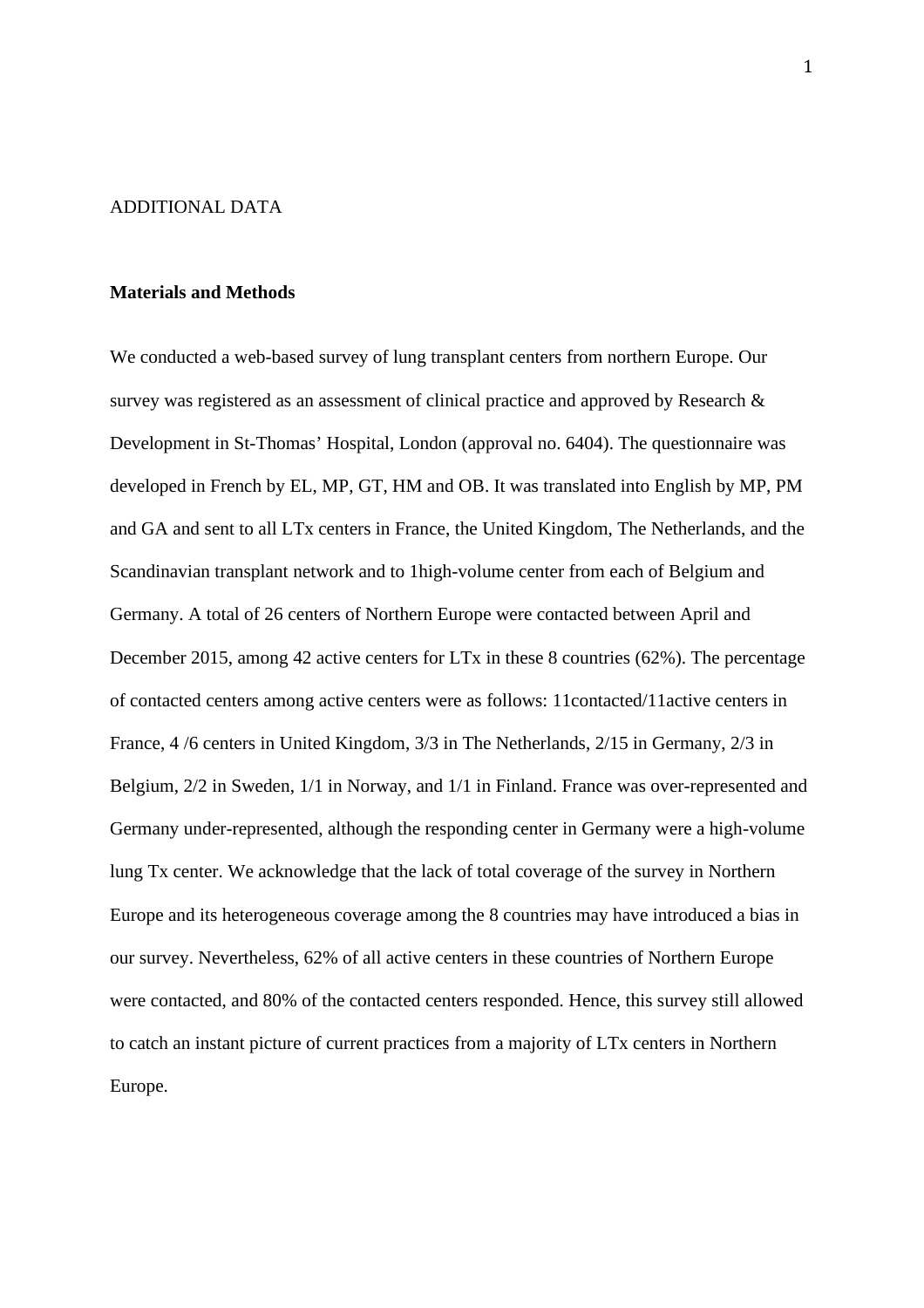French centers received a French version of the questionnaire and other centers received an English version. A majority of French centers ultimately used the English version online questionnaire to answer the questions.

For each LTx center, a chest physician with an interest in managing viral infections was contacted by email and encouraged to respond to the questionnaire online. The email included an introduction statement and link to the online survey. With no reply, 2 other emails were sent to the physician. No further contact was made if the clinician did not reply. A total of 21 of 26 centers (80%) responded, including 11 in France, 4 in United Kingdom, 2 in The Netherlands and 1 each in Germany, Sweden, Norway and Belgium.

The questionnaire collected the identity of the responding physician of each center. Physicians were asked to reply to 7 questions on their center's diagnostic approach and to 18 questions on their center's therapeutic approach regarding the management of respiratory viral infections. Questions were answered by scales (from 0 to 10) or multiple choice or single responses. To reflect local medical practice, the definition of respiratory tract infection and its severity were left to the clinician's discretion. The full questionnaire is available as an online supplement (See appendix 1). [https://docs.google.com/forms/d/1S3CIhjCdsSOYb1IdZzW7](https://docs.google.com/forms/d/1S3CIhjCdsSOYb1IdZzW7-yj2CMs43ndd3uUVwm2p6IY/viewform) [yj2CMs43ndd3uUVwm2p6IY/viewform](https://docs.google.com/forms/d/1S3CIhjCdsSOYb1IdZzW7-yj2CMs43ndd3uUVwm2p6IY/viewform) Data are expressed as number (%) and mean (SD) if normally distributed and as median (interquartile range [IQR]) if not. Multiple comparisons involved the Friedman test with Dunn's correction. Analysis was performed with Prism v6 (GraphPad). P<0.05 was considered statistically significant.

# **Additional Results**

# *Therapeutic approach*

Route and type of antiviral treatment are shown in Table S1. The decision to initiate ribavirin treatment depended on the detected virus: 80% for RSV, 38% for PIV, and 33% for hMPV.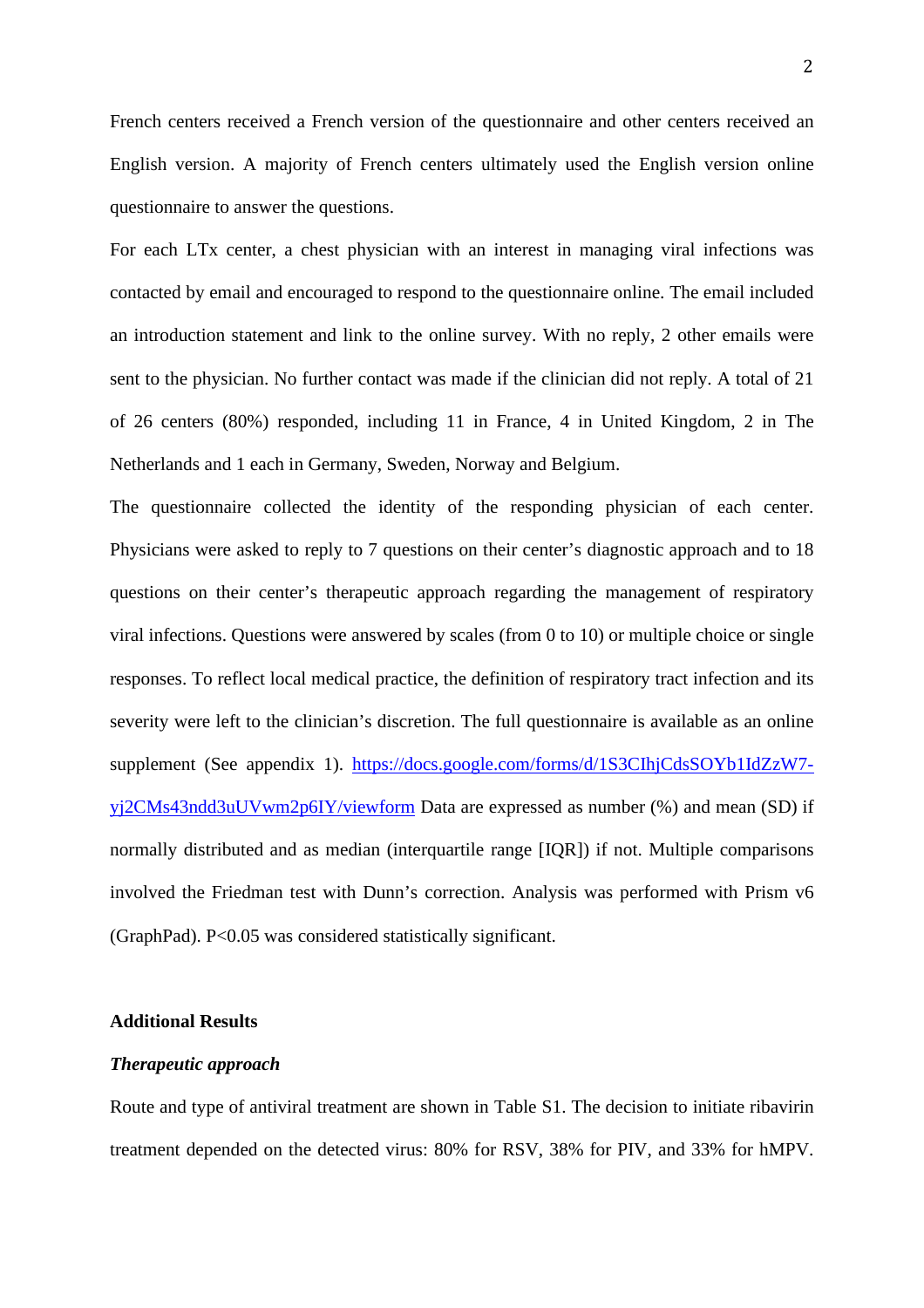Cidofovir was used only for adenovirus infections by a few centers  $(n=3, 14)$ . Ribavirin treatment varied between centers in terms of duration (10 days, IQR 7.5-12 days) and route of administration, with most centers giving oral ribavirin (42.8%), at a median dose of 1200 mg/day (IQR 1200). Ribavirin treatment was stopped at a fixed time (n=8 centers, 47%) or according to symptoms ( $n=5$  centers, 28%), viral clearance ( $n=2$  centers, 11%) or multiple criteria (n=3, 17%). Use of additional therapies varied considerably among centers. Daily doses of steroids were increased in 7 (43%) centers to a median dose of 0.75 mg/kg/day (IQR 0.5–0.875), for a median duration of 10 days (95% confidence interval 7–14) for RSV, PIV, and hMPV infections but in only 6 (29%) centers for coronavirus, rhinovirus and bocavirus infection. Finally, 5 (24%) centers also administered intravenous immunoglobulins for RSV infection.

The most expected benefit from the use of ribavirin was preventing BOS, graded as a median of 5 (IQR 1–7) (0: not effective at all, to 10: very effective) by physicians (Table 2, see manuscript). This grade represents the median score for each expected benefit. Other expected benefits were a decrease in the intensity of symptoms and their duration and the prevention of acute respiratory failure, graded as a median of 4 [2–6], 3 [1–6] and 3 [2–6], respectively. The perceived effectiveness of ribavirin depending on each virus is shown in Figure S1. Its

effectiveness in RSV infection was considered similar to that in PIV and hMPV ( $p=0.05$ ,  $p=0.17$ ) but higher than that in adenovirus, coronavirus and bocavirus infections ( $p=0.03$ , p=0.0008, p<0.0001, respectively) (Figure S1).

# **Additional discussion**

In our survey, the highest perceived risk after CARV infection was indeed an increased incidence of subsequent CLAD (grade 7/10). A well-designed prospective study(1) and another retrospective cohort of 250 LTx patients(2) found a close relation between viral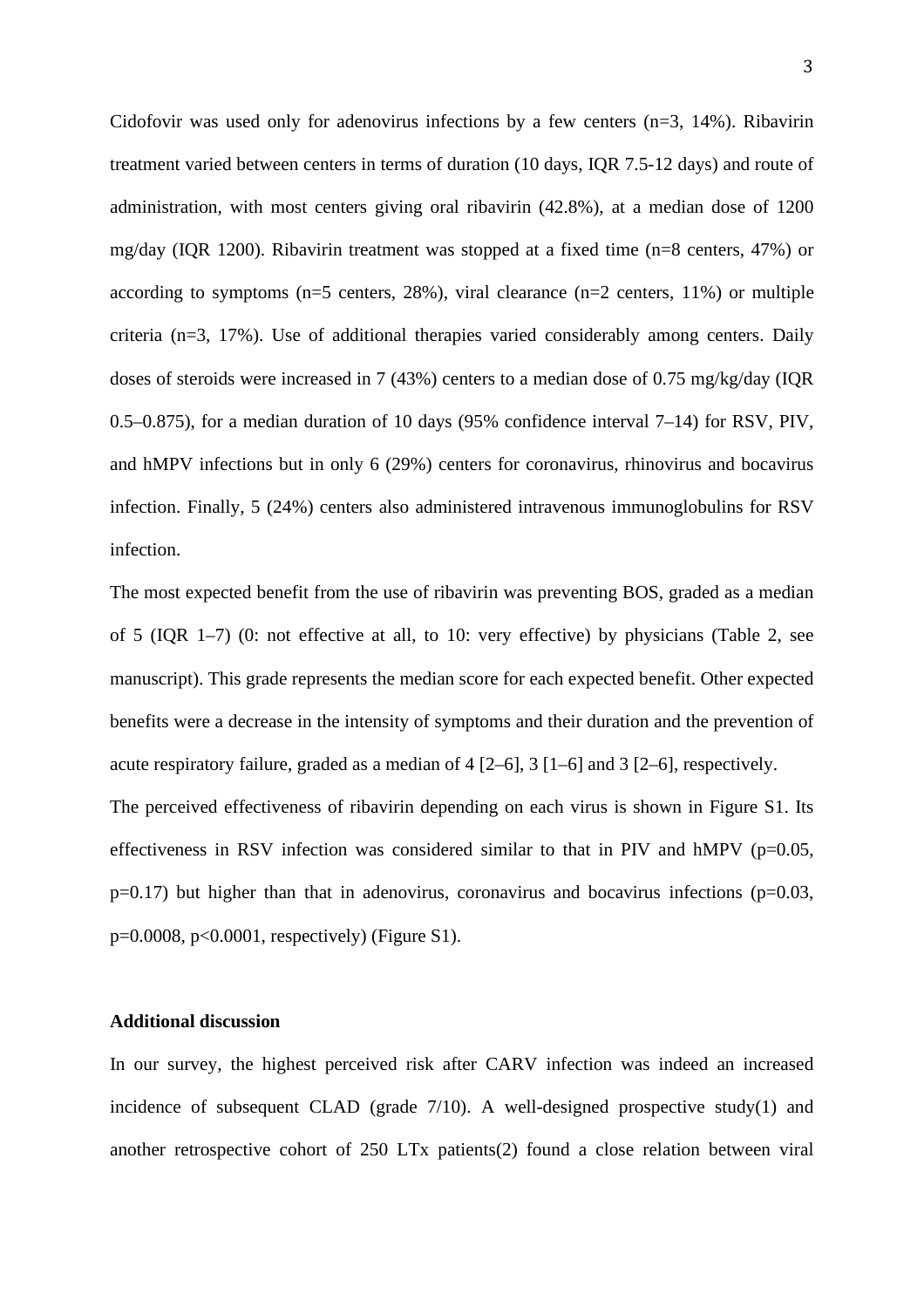infections and CLAD. It should be noticed that this previous randomized study(1) needed a large population to be screened before inclusion, emphasizing the difficulties to perform such studies.

Table S1: Route and type of antiviral treatment by lung transplantation centers in terms of the virus  $(n=21)$ .

| Treatment                                 | <b>RSV</b>          | <b>PIV</b>  | hMPV            | Adenovirus      | Other    |
|-------------------------------------------|---------------------|-------------|-----------------|-----------------|----------|
| Nebulized ribavirin                       | 6(28.5%)            | $1(4.8\%)$  | $1(4.8\%)$      | $0(0\%)$        | $0(0\%)$ |
| IV ribavirin                              | $1(4.8\%)$          | $1(4.8\%)$  | $1(4.8\%)$      | $1(4.8\%)$      | $0(0\%)$ |
| Oral ribavirin                            | $9(42.8\%)$         | 6(28.5%)    | 5(23.8%)        | $2(9.5\%)$      | $0(0\%)$ |
| Oral and IV ribavirin                     | $1(4.8\%)$          | $0(0\%)$    | $0(0\%)$        | $0(0\%)$        | $0(0\%)$ |
| Cidofovir                                 | $0(0\%)$            | $0(0\%)$    | $0(0\%)$        | 3(14.3%)        | $0(0\%)$ |
| Centers initiating<br>antiviral treatment | 17 (80.9%)          | $8(38.1\%)$ | $7(33.4\%)$     | 6(28.6%)        | $0(0\%)$ |
| RSV:<br>respiratory                       | syncytial<br>virus; | PIV:        | para-influenzae | hMPV:<br>virus; | human    |
| .                                         |                     |             |                 |                 |          |

metapneumovirus; IV: intravenous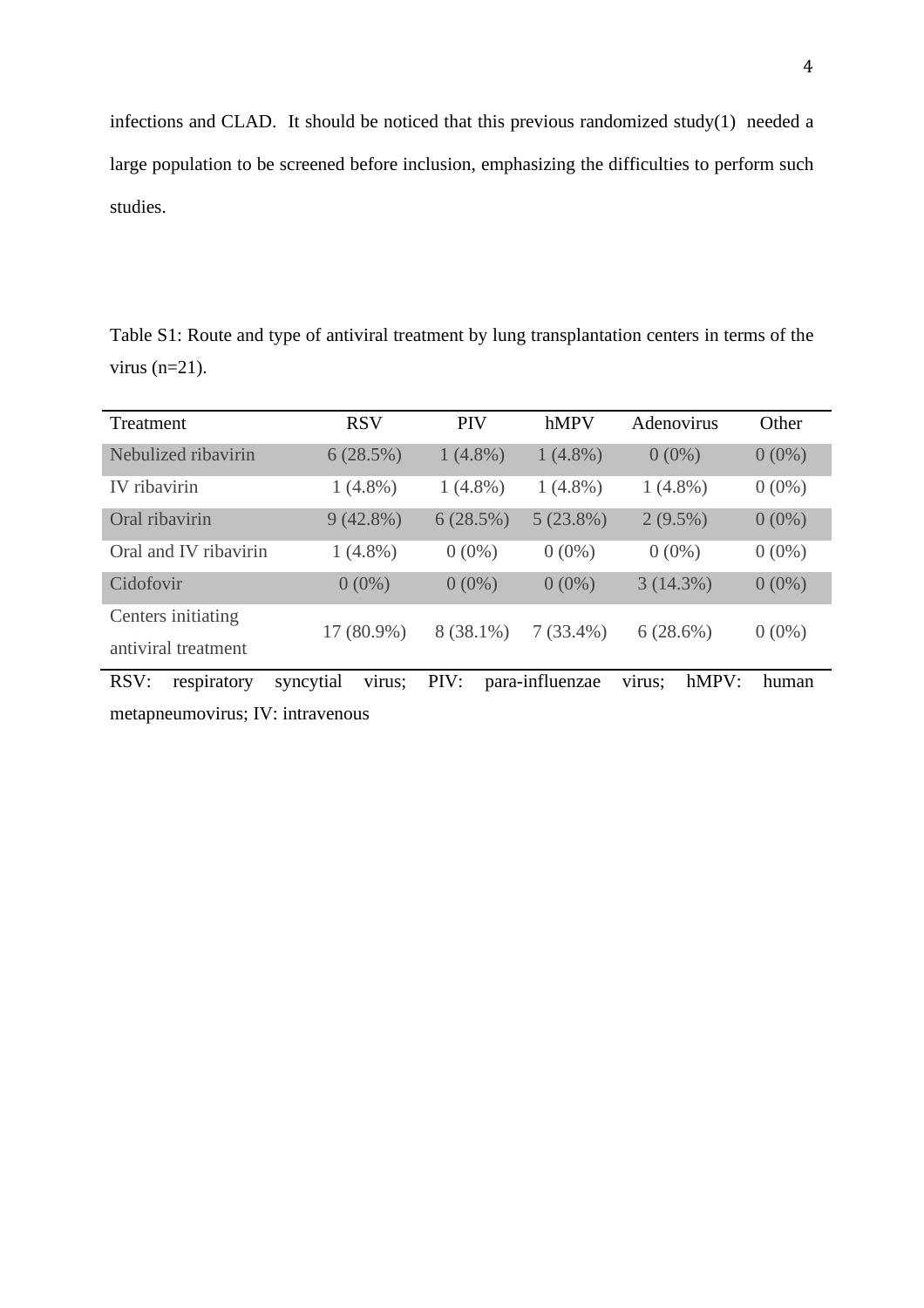

**Figure S1**: Physicians' perception of ribavirin's efficacy depending on each virus (RSV: respiratory syncytial virus; PIV: para-influenzae virus; hMPV: human metapneumovirus). Ribavirin was considered more effective for RSV than adenovirus  $(p = 0.03)$ , coronavirus (p=0.0008) and bocavirus (p<0.0001) (Friedman test). Data are mean (SD).